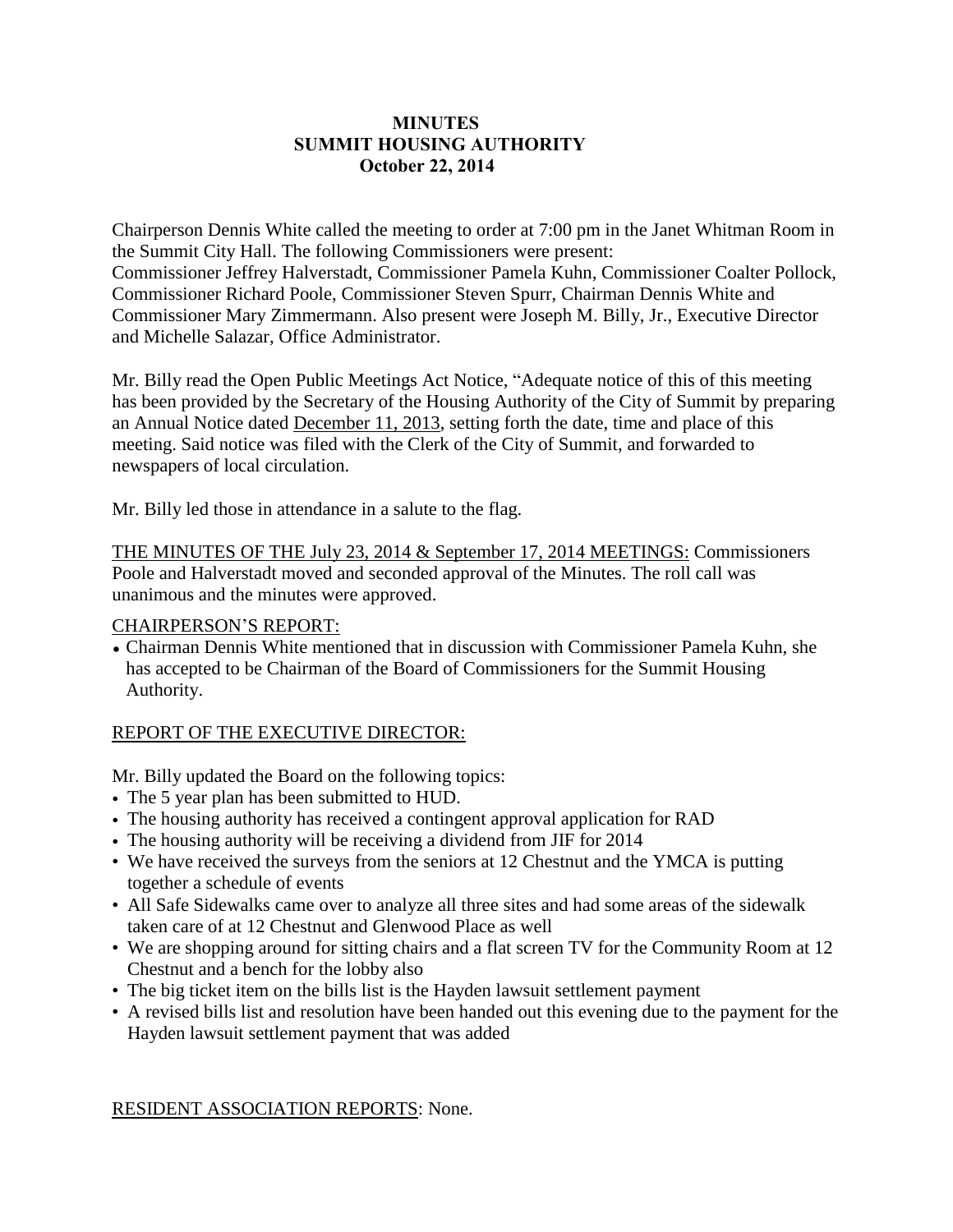### COMMITTEE REPORTS:

**Operations**: Commissioner Kuhn noted that the Housing Managers report has shown three consecutive months with all three sites at full capacity. Commissioner Kuhn also mentioned that the large items on the bills list were the Hayden lawsuit settlement payment and the Aparri Engineering for two projects at Weaver Street for the deteriorated staircase and the window replacement. Commissioner Kuhn mentioned that she has seen the window samples for Weaver Street in Mr. Billy's office. Commissioner Kuhn further mentioned that the Utility details spreadsheet reflects that the Housing Authority is just about catching up with the payment schedule and that any accruals will have to be done in December.

**Affordable Housing**: Commissioner Poole mentioned that the COAH board voted 3 free so the new rules were not approved which now leaves the board in violation of a court order. Chris Cotter will be sitting in for Beth Kinney on the Affordable Housing Committee until Beth returns. The Our House event went very well and the house looks great. The new tenants are expected to be moving in in December. The Franklin Place project which is now 31 Russell Place, will before the planning board on November 24, 2014.

Commissioner Pollock asked why the Franklin Place project was turned down. Commissioner Poole mentioned that it was due to too many variances with the final presentation to the planning board.

**Personnel:** Commissioner Spurr reviewed the SHA policy for employee accrual of sick and leave time and did not find any fault with it but it is something to consider looking into in the future.

**Residents Committee:** Commissioner Kuhn asked when the Senior Holiday Luncheon will be held and Mr. Billy stated it will be held in the 12 Chestnut Community Room on Tuesday, December 16, 2014 at 12 pm and invitations will be sent to the Commissioners.

**Public Relations:** None.

**Buildings & Grounds:** None.

OLD BUSINESS: None.

NEW BUSINESS: None.

CORRESPONDENCE: None.